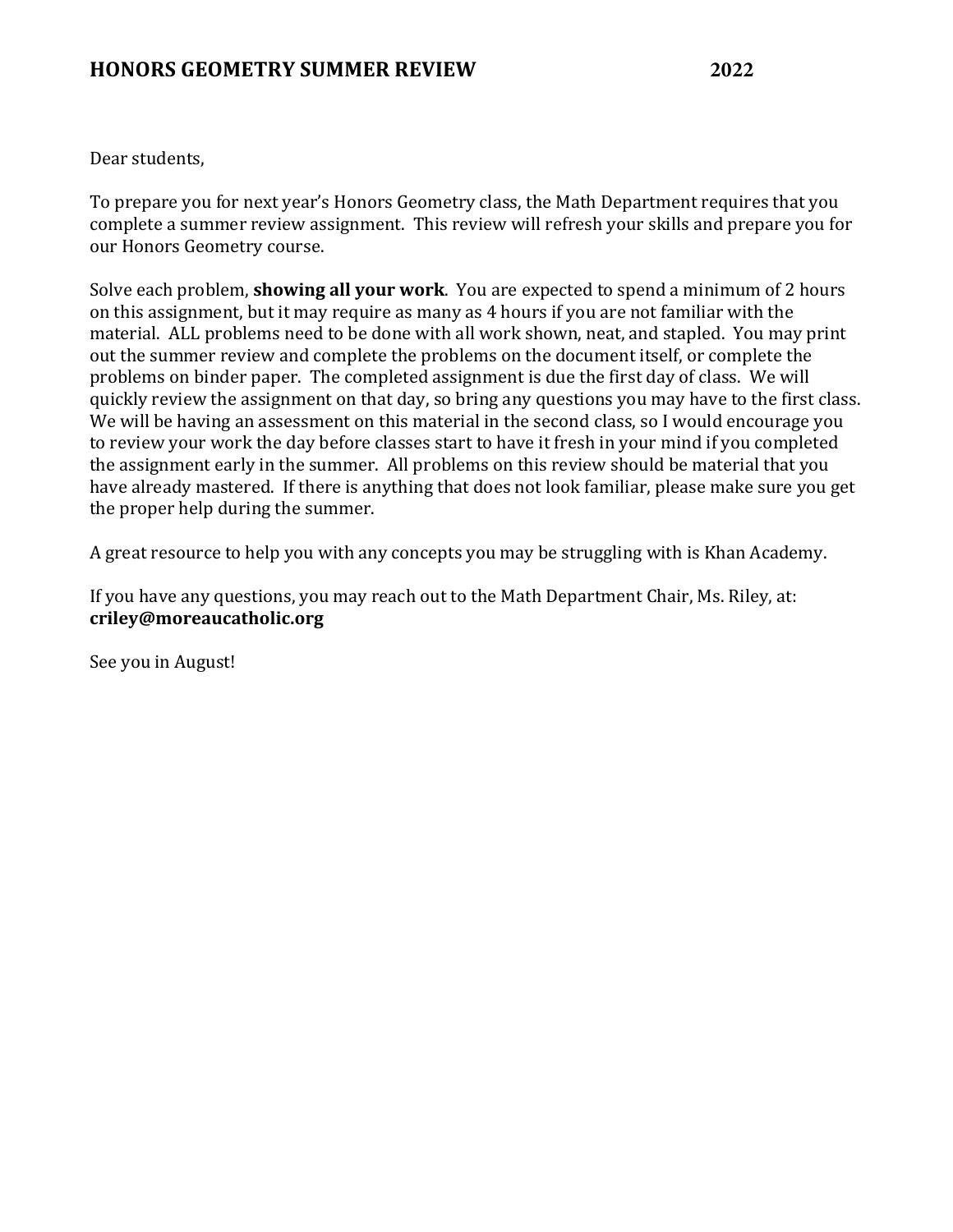Name: \_\_\_\_\_\_\_\_\_\_\_\_\_\_\_\_\_\_\_\_\_\_\_\_\_\_\_\_\_\_\_\_\_\_\_\_\_\_\_\_\_

#### **SIMPLIFYING EXPRESSIONS AND SOLVING EQUATIONS**

Simplify.

1)  $4x+3y-(2x+6y)$  2)  $4-3(4x-5)$  3)  $-(x-3x+9)$ 

Solve and check each equation. NOTE: you may get none or infinitely many solutions.

4)  $x+10 = -22$  5)  $4-2x = 16$  6)  $3-x = 2x-9$ 

7) 
$$
2x+7+3x = -8
$$
  
8)  $3(x-7) = -4(x+1)$   
9)  $2(x+2)-2(x-6) = 16$ 

# **SOLVING AND GRAPHING INEQUALITIES**

Solve each inequality and graph the solution.

10)  $2x - 3 < 5$  11)  $2x \ge 5x + 6$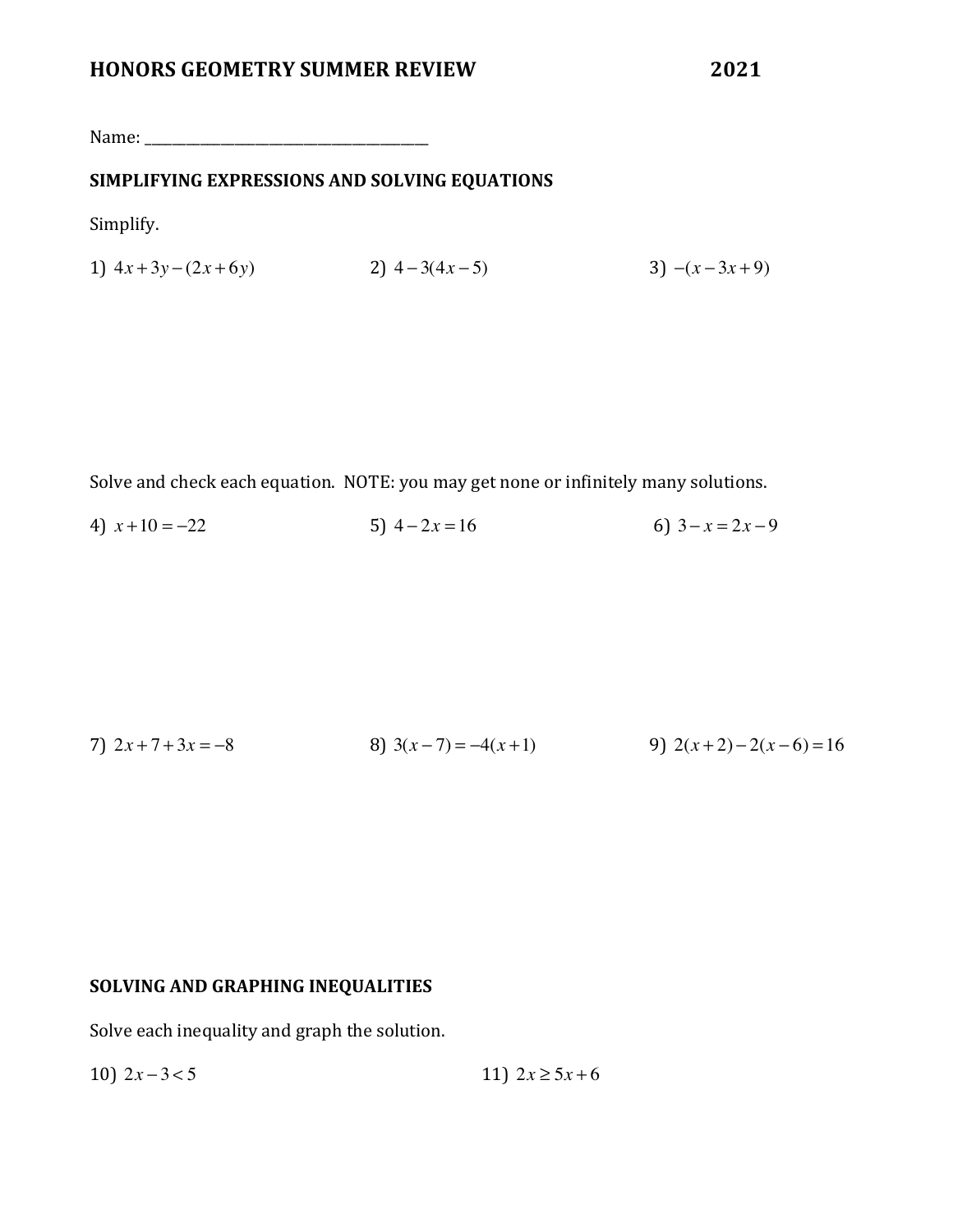# **HONORS GEOMETRY SUMMER REVIEW 2021**

### **SOLVING ABSOLUTE VALUE EQUATIONS AND INEQUALITIES**

Solve each equation. Check your answer(s).

12) 
$$
|2x+3|=15
$$
 13)  $|3x-12|-6=9$ 

#### **LINEAR EQUATIONS**

Find the slope of the line through each pair of points.

14)  $(2, 3)$  and  $(1, -2)$  15)  $(-5, 6)$  and  $(-1, 12)$  16)  $(4, 1)$  and  $(4, -1)$ 

Write the equation of the line in slope-intercept form given the slope and the point on the line.

17) slope = 2; (-2, 8)   
18) slope = 
$$
\frac{2}{3}
$$
; (6, 1)   
19) slope = -5; (0, 9)

Write the equation of the line in slope-intercept form that passes through each pair of points. 20) (3, 7) and (5, 11) 21)  $(-6, 7)$  and  $(-9, 8)$  22)  $(-3, 6)$  and  $(15, -6)$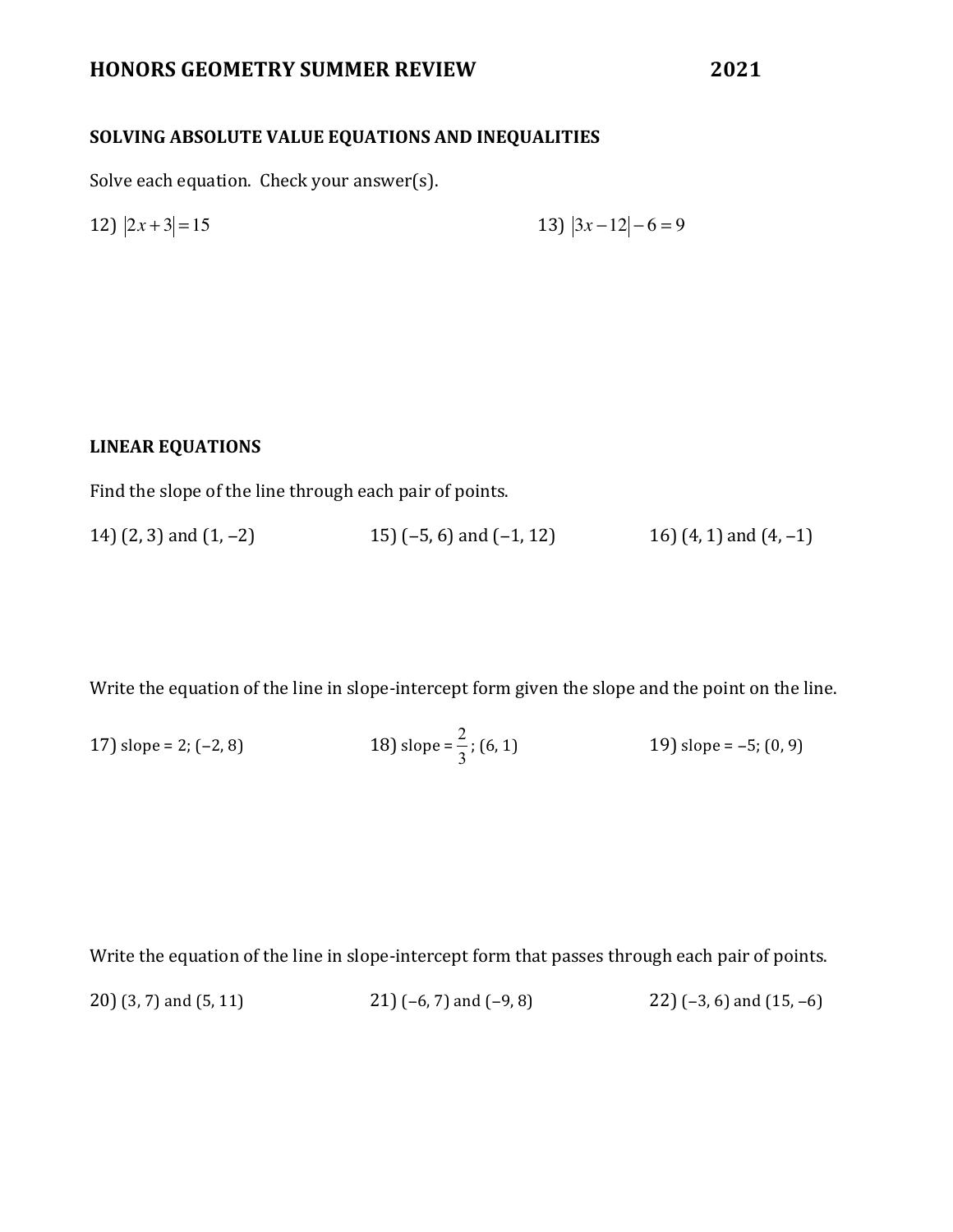# **HONORS GEOMETRY SUMMER REVIEW 2021**





Write the equation of the line that is parallel to the given line and has the following information.

26) 
$$
y = 2x + 3
$$
 and passes through (1, 9)   
27)  $y = -\frac{3}{4}x + 1$  and passes through (8, -1)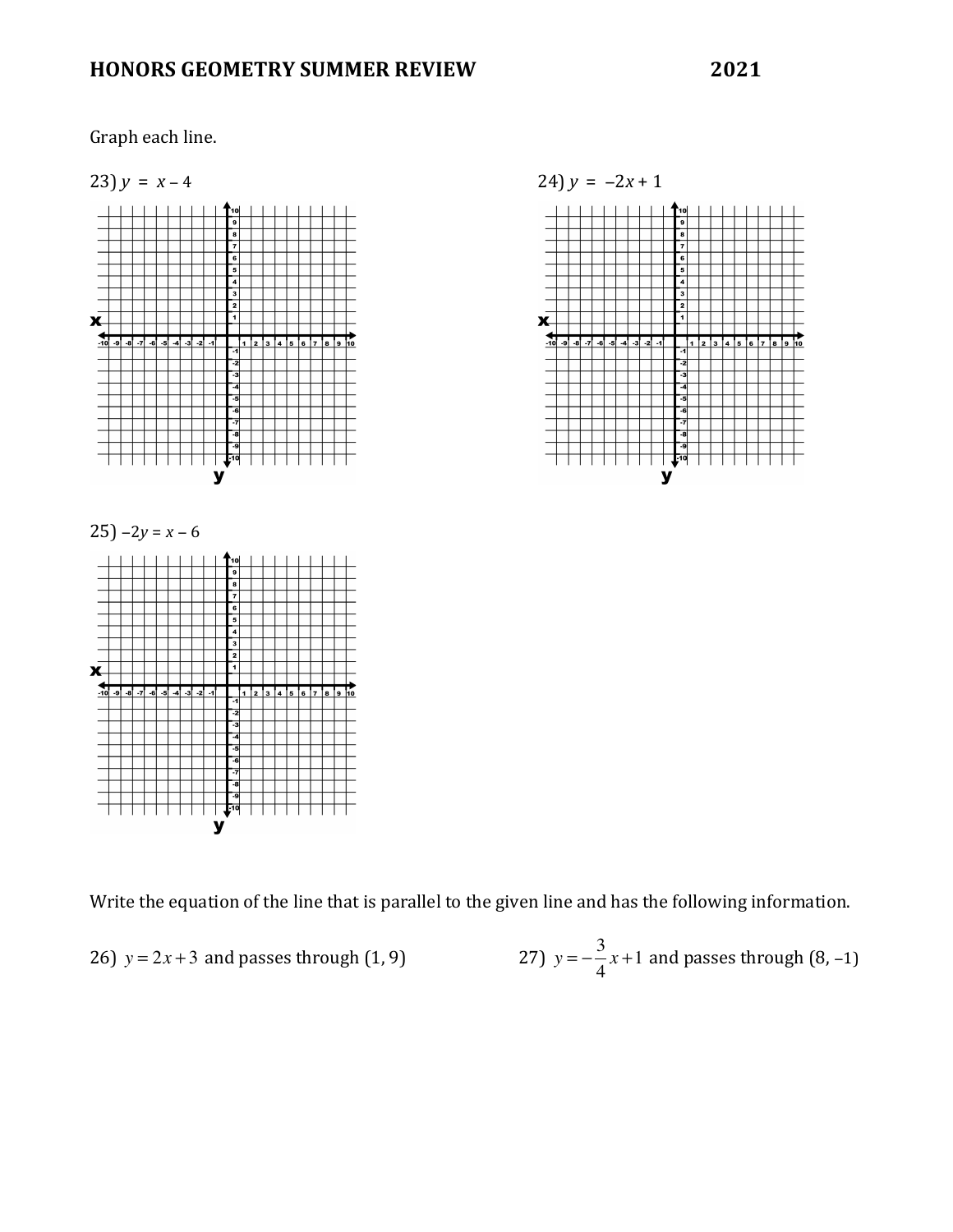Solve each word problem.

28) Jeff bought flowers for his mom. He bought 24 flowers that were a combination of roses and tulips. The roses cost \$3.00 each and the lilies cost \$1.25 each. He spent \$58.00. How many of each flower did he buy?

29) Lily is building a square sandbox for her son and wants the length to be twice as long as the width. If she has 24 ft of wood to build her sandbox, what will the dimensions be (length and width)?

### **FACTORING POLYNOMIALS**

Factor each polynomial completely.

|  | 30) $x^2 + 3x - 54$ | 31) $x^2 - 6x - 112$ | 32) $2x^2 - 5x - 3$ |
|--|---------------------|----------------------|---------------------|
|--|---------------------|----------------------|---------------------|

33) 
$$
3x^2 - 9x - 12
$$
  
34)  $x^3 + 16x^2 + 64x$   
35)  $x^2 - 49$